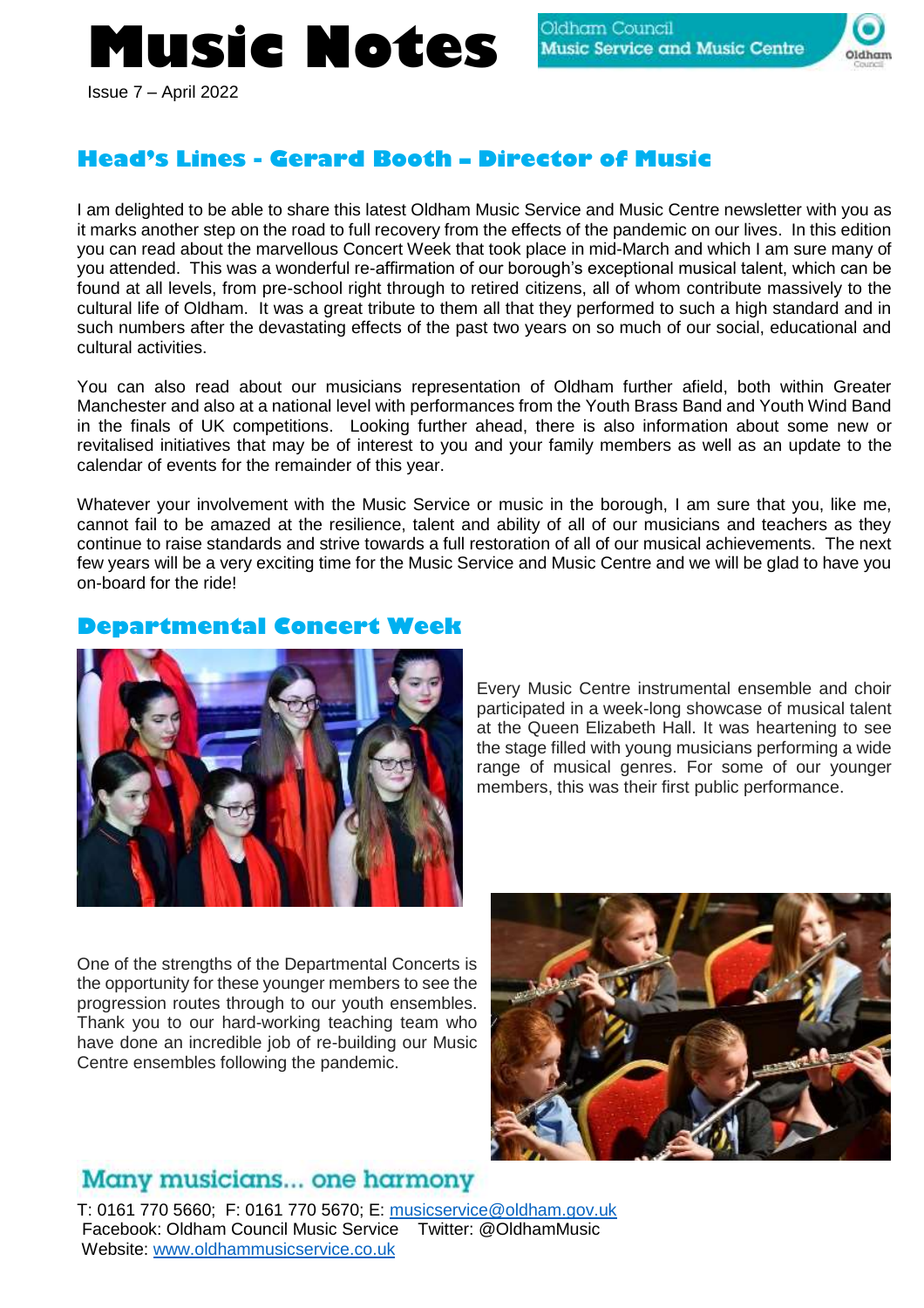The Adult Community Groups performed at St Paul's Church on the Friday evening. The Wind Band, Acoustic Guitars, Late Start Wind Band, Uke 2 and the Community Choir gave a great evening of entertainment. If you would like to join one of our Adult Groups, get in touch via email.





Thanks to the generosity of our audience in buying raffle tickets and purchasing tea & coffee at the concerts, The Families and Friends of Oldham Music Centre have raised a magnificent £900. Many thanks to all that contributed and stepped up to help on the four nights.

If you couldn't make it to the QE Hall, or you didn't have any change on you, the JustGiving link is below. All funds raised go to supporting the Music Centre and our focus at the moment is on subsidising the cost of the Belgium Tour. [Families & Friends of Oldham Music](https://www.justgiving.com/familiesandfriendsofoldhammusiccentre?fbclid=IwAR0P9qhJdSe4IarNb1nAVdbRTLP3Hm-vkNznthfvbqGdSIEtFwCl6JbukXw)  Centre - [JustGiving](https://www.justgiving.com/familiesandfriendsofoldhammusiccentre?fbclid=IwAR0P9qhJdSe4IarNb1nAVdbRTLP3Hm-vkNznthfvbqGdSIEtFwCl6JbukXw) 







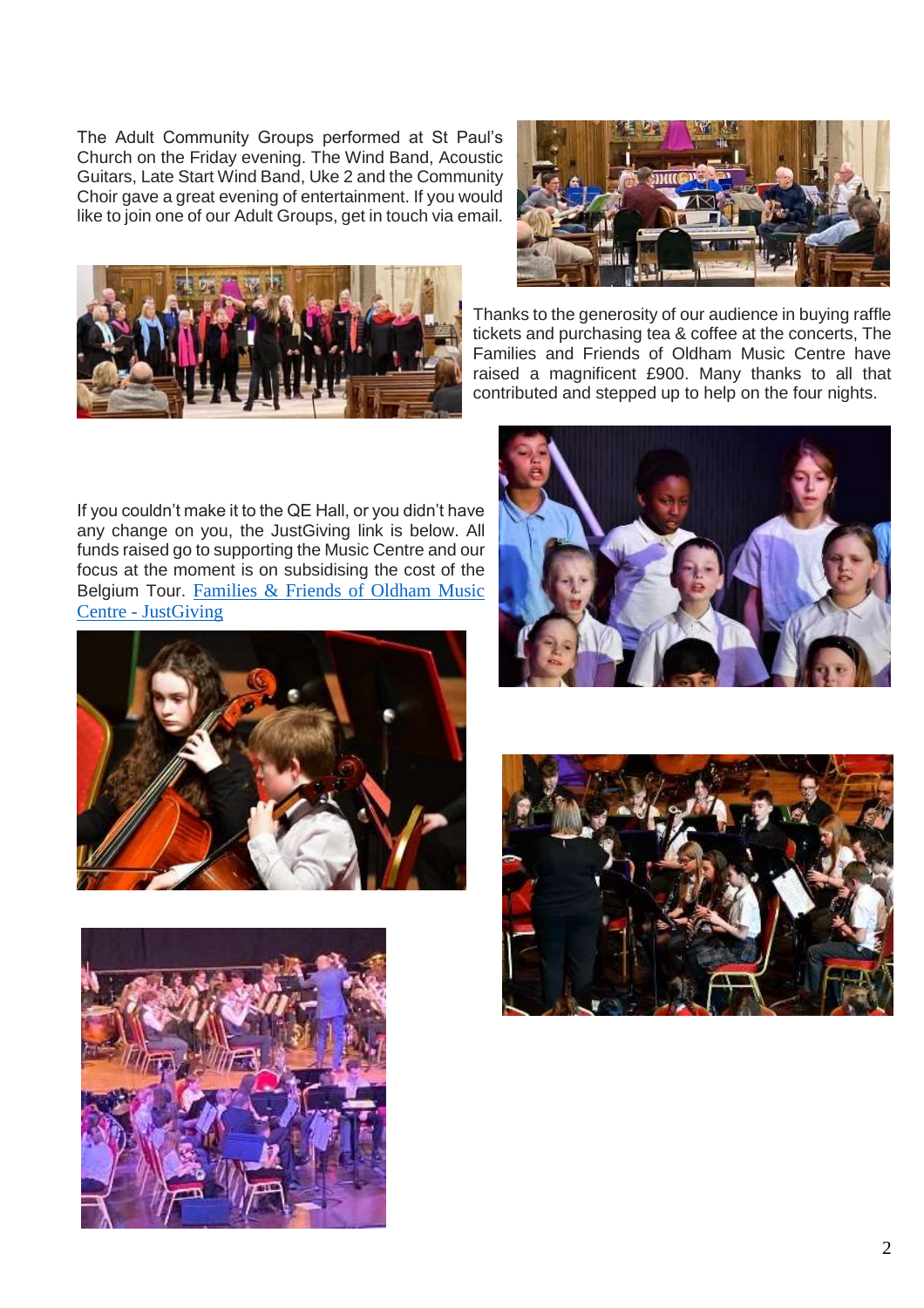## **GMMH Battle of the Bands**

On 13th March, Saddleworth band "The New Variant" played represented Oldham in the **Greater Manchester Music Hub** Battle of the Bands at Academy 2 in Manchester. The three piece opened the show, playing high energy covers of songs by Blink 182 and Green Day.



Connor Mitchell was on guitar/vox and Ruby Whitehead on bass. Prior to the gig, their drummer Ben unfortunately tested positive for Covid-19. Oliver Sowden filled in superbly on two days' notice and one short rehearsal with a performance highly praised by adjudicator Andy Stott of the RNCM.





The yearly concert provides a fantastic opportunity for young people to perform at a top-class venue with a professional light and sound show provided by the team at the Academy.

#### **Youth Championships 2022: Brass Band England**



The Youth Brass Band gave a magnificent performance at the National Youth Brass Band Championships of Great Britain. The event was held in Corby, Northamptonshire. The band played one of the most challenging programmes of the day, ending with Saint Saens Variations by Philip Sparke. They were certainly equal to the challenge and were rewarded for their efforts with a Bronze Award. Now it's back to rehearsals and looking ahead to Whit Friday.

#### **National Concert Band Festival Finals**

The Youth Wind Band will be performing in the finals of the National Concert Band Festival on 9<sup>th</sup> April. The event is at the RNCM and we are participating as a result of gaining a Platinum Award in the regionals last term. Hopefully more news to follow in the next newsletter, maybe with an award to celebrate!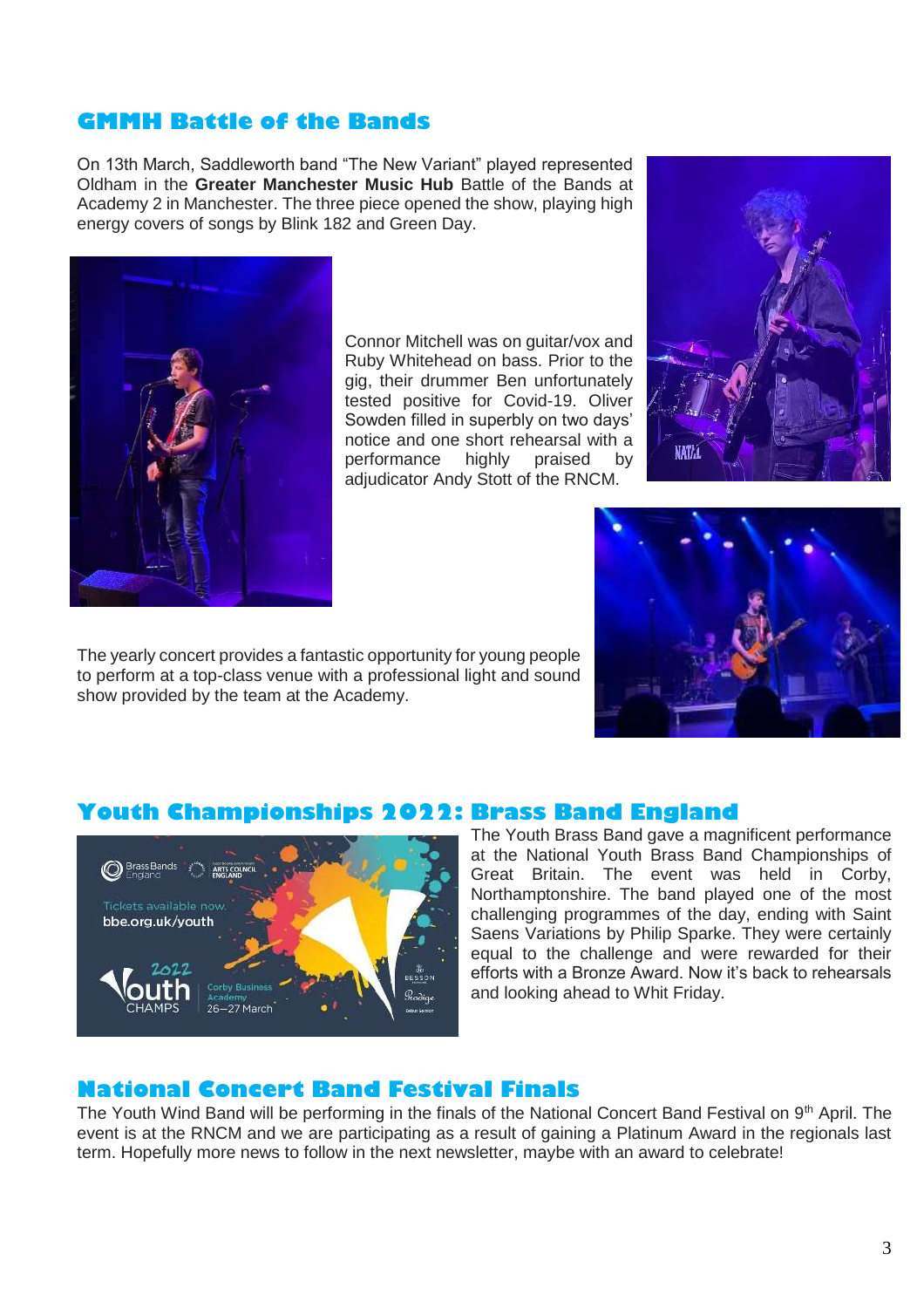## **GMMH Singing Challenge: Platinum Jubilee Celebrations**



THE OUEEN'S THE QUEEN S<br>PLATINUM JUBILEE<br>BEACONS

As a special tribute to Her Majesty The Queen, a brand new Song for the Commonwealth has been composed to be sung by choirs in all 54 Commonwealth countries at the same time as the lighting of the Queen's Platinum Jubilee Beacons on June 2nd 2022. The Greater

Manchester Music Hub (GMMH) has chosen to sing "A Life Lived with Grace" for the 2022 Primary Schools' Singing Challenge.

**REGISTER YOUR SCHOOL FOR THE SINGING CHALLENGE HERE:**

[GM Hub Singing Challenge Song 2022 Tickets, Thu 16 Jun 2022 at 14:15 | Eventbrite](https://www.eventbrite.co.uk/e/gm-hub-singing-challenge-song-2022-tickets-298202631097)

Once registered, you will receive a supplementary Platinum Jubilee resource with Class Music ideas for EYFS, KS1 and KS2. On the day of the Singing Challenge, we will send you a link to join the online performance at 2.15pm.

In addition to the resources for schools, there are various arrangements for adult choirs which may be of interest to those who sing in local choirs. More information can be found here [A Song for the](https://www.commonwealthresounds.com/projects/the-queens-platinum-jubilee/a-song-for-the-commonwealth/)  Commonwealth - [Commonwealth Resounds](https://www.commonwealthresounds.com/projects/the-queens-platinum-jubilee/a-song-for-the-commonwealth/)

#### **Summer Festival Saturday 9th July**

Join us in Parliament Square for a whole-day musical extravaganza featuring all of our Oldham Music Centre ensembles. New for this year is a Teddy Bears' Picnic for young children and their families. Put the date in your diary – more details to follow soon.

#### **Primary Music Network**

The Oldham Primary Music Network meets half-termly. Our most recent meeting was on the theme of the forthcoming Platinum Jubilee. Attendees explored the resource pack together and now feel confident to teach these in their school.

The network is for class teachers and TAs (not just music co-ordinators) and would be particularly useful for trainees and ECTs who are looking to develop their skills and confidence in teaching music well.

The next Primary Network is on **Tuesday 10th May 4pm-5.30pm** Book your FREE PLACE here: <https://www.trybooking.co.uk/BFXH>



#### **GM Hub Youth Ensembles**

Our ever-increasing range of GM Hub music ensembles are catering for our most advanced students and challenging them to achieve their very best. Many of these students are moving on to music in higher education with a promising career in music ahead of them. It is only through sharing talent and resources that the Music Services in the GM Hub and their partners can work together to provide these special opportunities. You can find out more about the individual ensembles here: [GM ensembles | Greater Manchester Music Hub](http://gmmusichub.co.uk/gm-ensembles/)  [\(gmmusichub.co.uk\)](http://gmmusichub.co.uk/gm-ensembles/)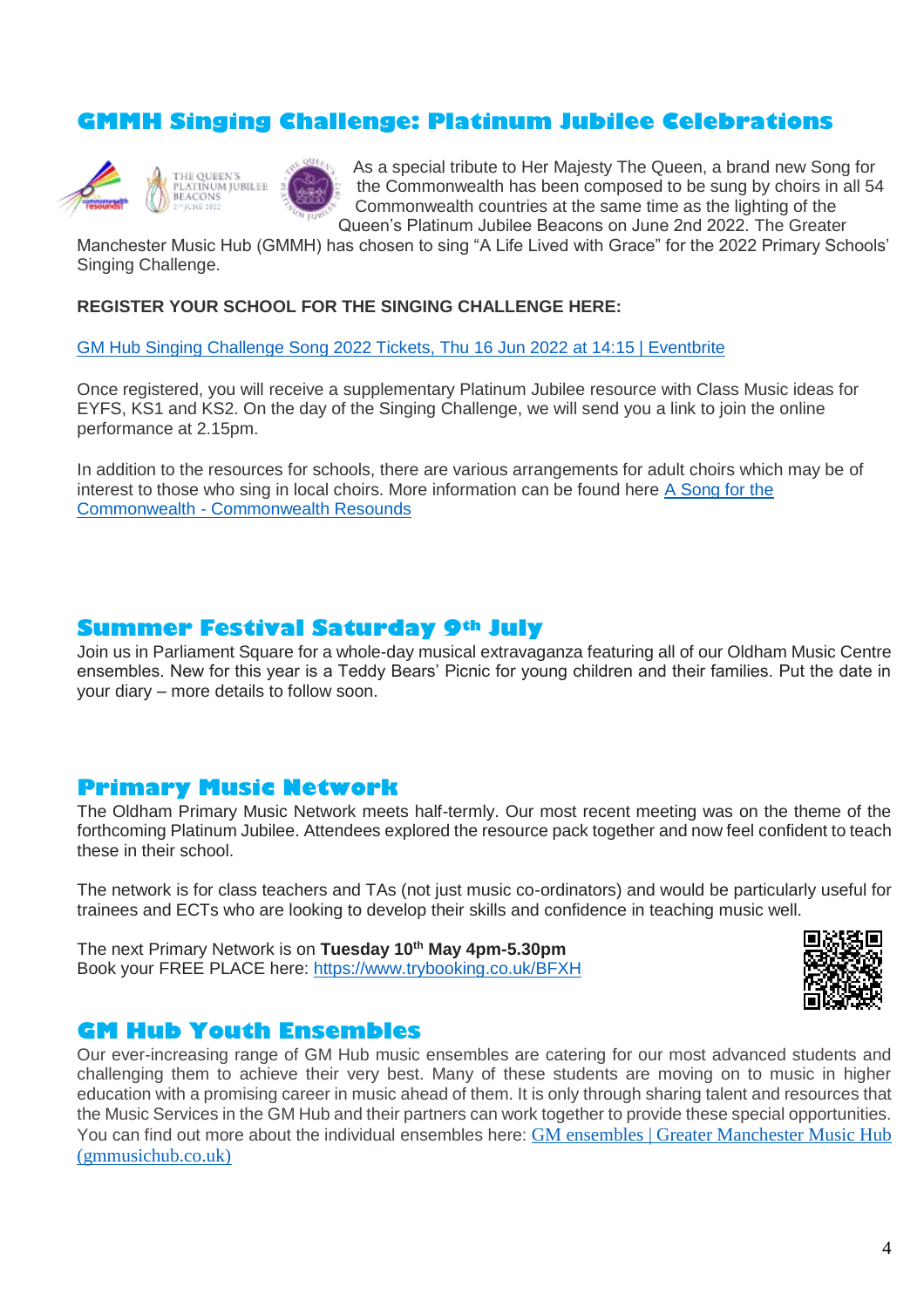## **Togetherall**



Togetherall is a free online (24/7/365) mental health service for residents of Oldham 16+ with access to art & writing therapies, tools & resources, as well as a variety of online courses.

Register here: <https://togetherall.com/en-gb/>

## **CPD Programme**

Our CPD programme develops and extends the musical skills of teachers and practitioners by supporting you in delivering a high-quality music curriculum. Practical, engaging and excellent value for money; our courses are guaranteed to provide a wealth of knowledge and expertise which will have a real impact upon pupils' learning, engagement and progression. Scan the QR code to book onto our Primary Music Network.

#### Upcoming CPD events

#### **Thursday 5th May 9am-3pm** Royal Opera House: Create & Sing Hansel & Gretel (see above for details)



**Tuesday 10th May 4pm-5.30pm** Primary Music Network: Active Listening. Ideas & resources for supporting focussed, musical listening in KS1 & KS2. <https://www.trybooking.co.uk/BFXH>

## **Royal Opera House**

**Join the Royal Opera House for FREE Teacher Training at Oldham Music Centre Thursday 5th May 2022 9am-3pm Create & Sing: Hansel and Gretel**

The Royal Opera House's innovative [Create & Sing programme](https://learning-platform.roh.org.uk/opera) gives teachers free access to certified training and unique online resources, enabling them to explore dramatic singing in their classrooms. Create and Sing supports teachers in delivering the National Curriculum and enriching their children's creative learning. Designed alongside teachers from across the UK, the programme creatively develops children's music and drama skills and knowledge through the process of making an opera.

Join the specialist ROH drama and music practitioners as they introduce the programme, its resources (including arrangements for young voices, backing tracks, lesson videos and schemes of work) and effective approaches to exploring and making opera in the classroom. No previous music or drama training is required to deliver this programme, so all educators are welcome! [Watch out short programme summary video](https://www.youtube.com/watch?v=WZJbDzA51eI&t=4s) to find out more.

#### **Training Details:**

To register for this training please go to the Eventbrite link below.

[ROH Create and Sing Hansel and Gretel CPD \(full day\)-](https://www.eventbrite.co.uk/e/roh-create-and-sing-hansel-and-gretel-cpd-full-day-oldham-tickets-208497721297) Oldham Tickets, Thu 5 May 2022 at 09:00 | **[Eventbrite](https://www.eventbrite.co.uk/e/roh-create-and-sing-hansel-and-gretel-cpd-full-day-oldham-tickets-208497721297)** 



OPERA HOUSE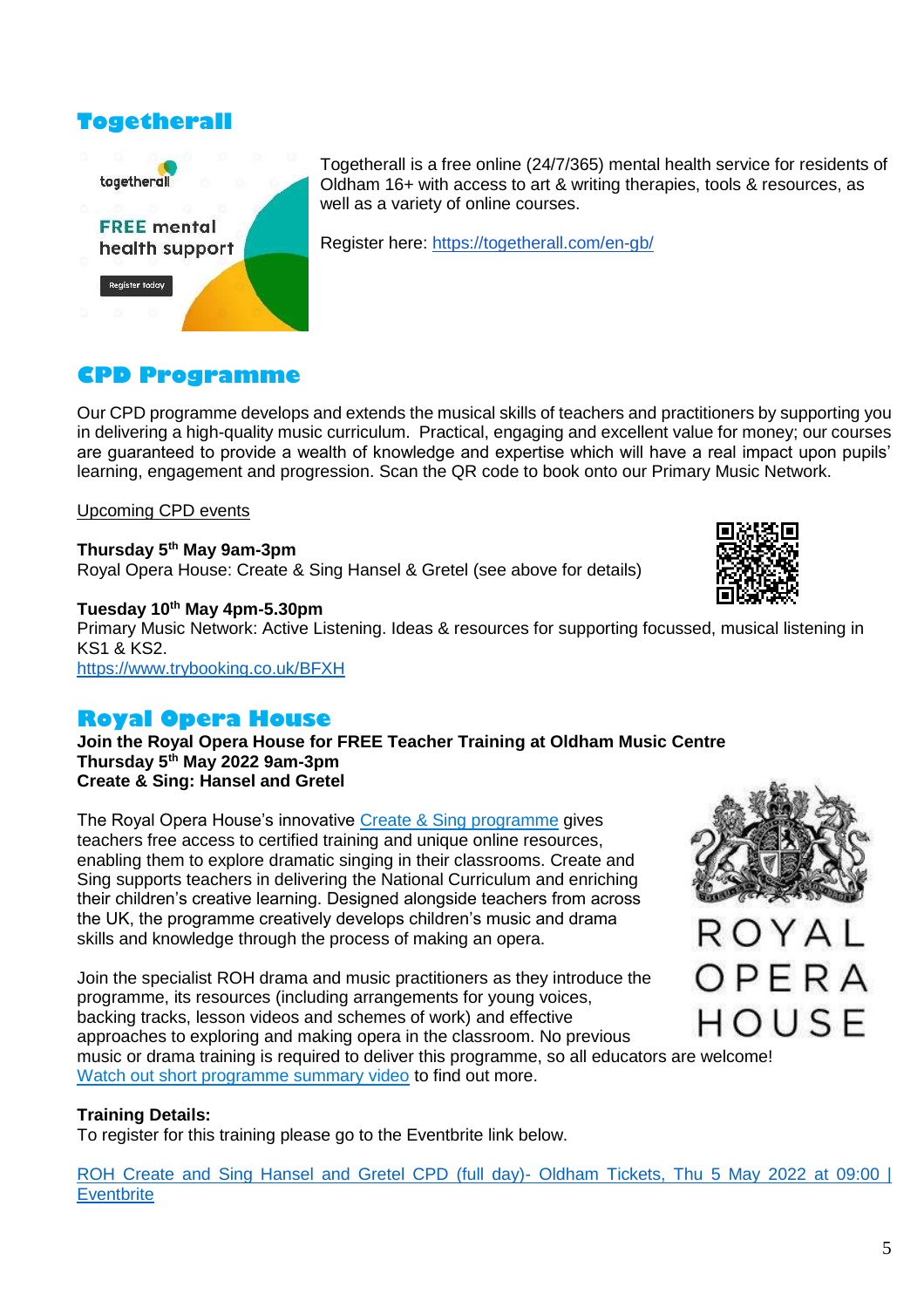## **Oldham Secondary Music Network**



The Secondary Music Network meets regularly throughout the year. The network is led by Angela Preen (Oldham Music Service) and Daniel Corrigan (The Radclyffe School) who are both SLEs for Northern Alliance Teaching School. The aim of the network is to develop subject leadership for a knowledge-based curriculum. This year there is a focus on Curriculum Recovery and the findings of the Ofsted Music Research Review [Research review series: music -](https://www.gov.uk/government/publications/research-review-series-music) GOV.UK [\(www.gov.uk\)](https://www.gov.uk/government/publications/research-review-series-music)

## **Musical Beginnings**

If you have a child 0-4 years old, you may be interested in our Musical Beginnings sessions at the Lyceum. Currently only £54 per term, they are excellent value for money and very high quality.



We have various sessions

throughout the week.

Additionally, if you have recently adopted a 0-4 year old, or you know someone who has, please get in touch with



[angela.preen@oldham.gov.uk](mailto:angela.preen@oldham.gov.uk) to

register for our **FREE Musical Beginnings Extra** sessions. These classes are solely for children who are fostered or adopted.

Register online for these classes here [www.oldham.gov.uk/music\\_centre\\_application](http://www.oldham.gov.uk/music_centre_application) or scan the QR code

## **National Youth Choir of Great Britain 22/23 Auditions**

NYCGB are looking for talented singers from all backgrounds & communities across the UK aged 18-25 to join the nation's flagship youth choral ensemble!

Details: [National Youth Choir Online Auditions](https://www.nycgb.org.uk/nyc-auditions-overview)  [2022 | National Youth Choirs GB \(nycgb.org.uk\)](https://www.nycgb.org.uk/nyc-auditions-overview)